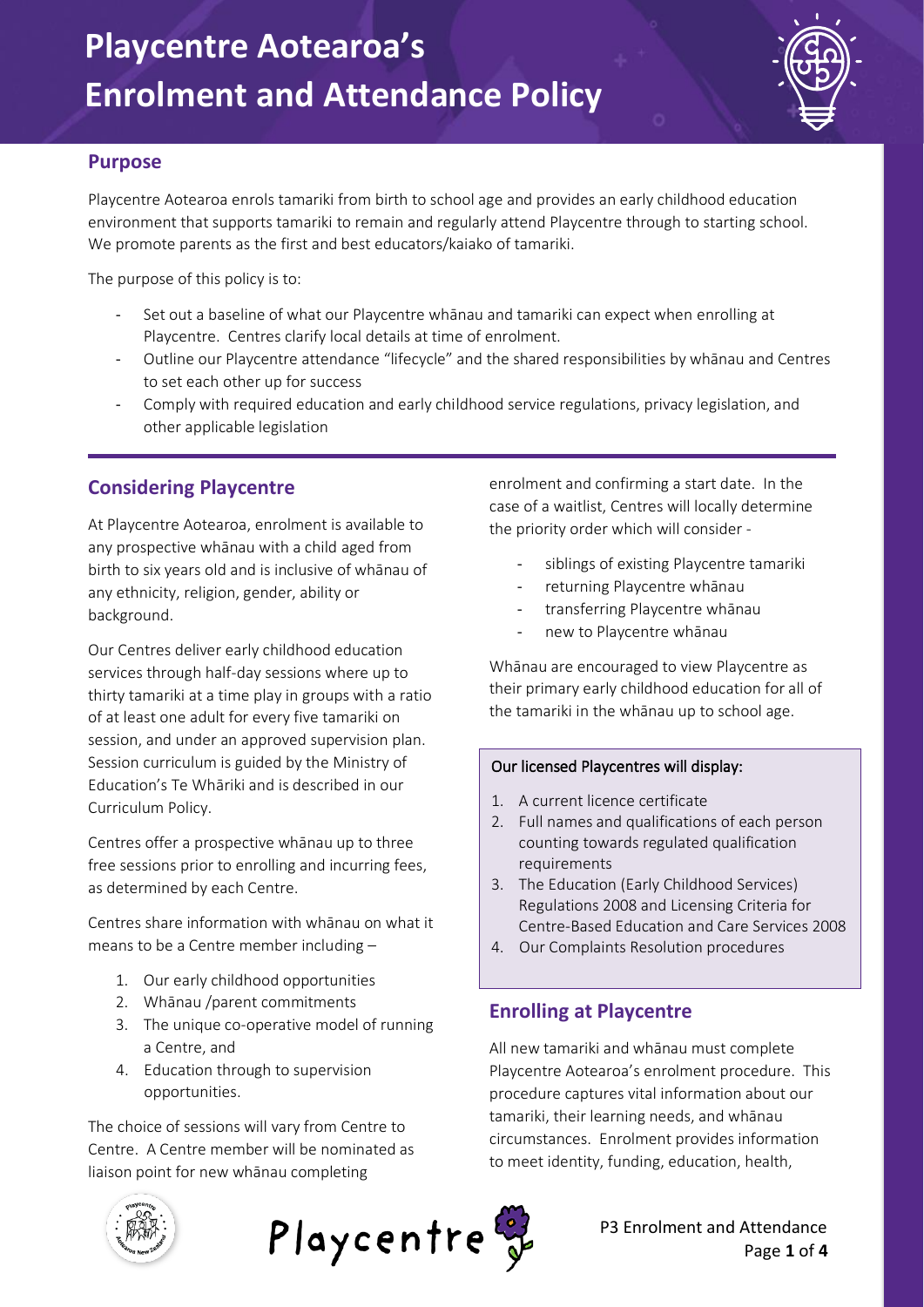# **Playcentre Aotearoa's Enrolment and Attendance Policy**



security, participation and compliance requirements.

Full immunisation is not a pre-requisite for Playcentre; however, an immunisation certificate is required on enrolment.

Details of guardian, custodian and access arrangements are required at the time of enrolment and it is the parents' responsibility to immediately inform their Centre of any changes in circumstances to ensure their child's safety and compliance with access orders.

Enrolment and attendance records are collected for the purposes of providing early childhood education and held for seven years. Information in those records will be used and disclosed only in accordance with our Privacy and Information Management Policy and privacy legislation.

Centres are encouraged to have local practices to support their local decision-making based on funding implications due to enrolment and whānau circumstances, and for those practices to consider -

- That a child cannot be enrolled in two services during the same hours in a day, for instance, a child cannot be enrolled with a home-based care service and at Playcentre for the same hours. The Ministry will not fund both services.
- Meeting licensing requirements and supervision ratios given projected enrolment numbers and supervision availabilities of caregivers
- Fulfilling whānau responsibilities at Playcentre and how this will occur
- Possibility of tamariki not enrolled, but attending Playcentre with a home-based caregiver, in order for the enrolled child to attend and/or the caregiver to supervise on session
- What, if any, fees or donations will be sought and from whom

### **Enrolment and Funding**

Ministry of Education funding is available to Playcentre upon a child's enrolment. Playcentre Aotearoa aims to receive this funding for every child attending Playcentre. Enrolment triggers funding eligibility.

This funding is subject to change should a child leave Playcentre and/or attend another early childhood education provider or state-funded caregiver (such as home-based caregivers) simultaneously.

It is whānau responsibility to inform their Centre of any changes in circumstances that will affect funding availability. A Centre will review funding status every term and will take up all approved public funding options available to them.

### **Starting at Playcentre**

Centres welcome new Playcentre whānau and tamariki by -

- Being welcoming and introducing them into their Centre community
- Guiding a detailed tour of their Centre
- Sharing orientation material available for whānau to reference at home
- Discussing our Playcentre Aotearoa philosophy and values
- Sharing of key policies and procedures\*
- Rostering into or including in Centre session duties as soon as practicable considering term schedules and parents needing to find their feet first
- Capturing aspirations and learning needs of the child and setting up a portfolio book
- Enrolling in the Playcentre Education Programme as soon as practicable
- Providing details of upcoming Centre meetings
- Informing how to access information on their child's learning and where to access further information on Playcentre, our operations and reviews





P3 Enrolment and Attendance Page **2** of **4**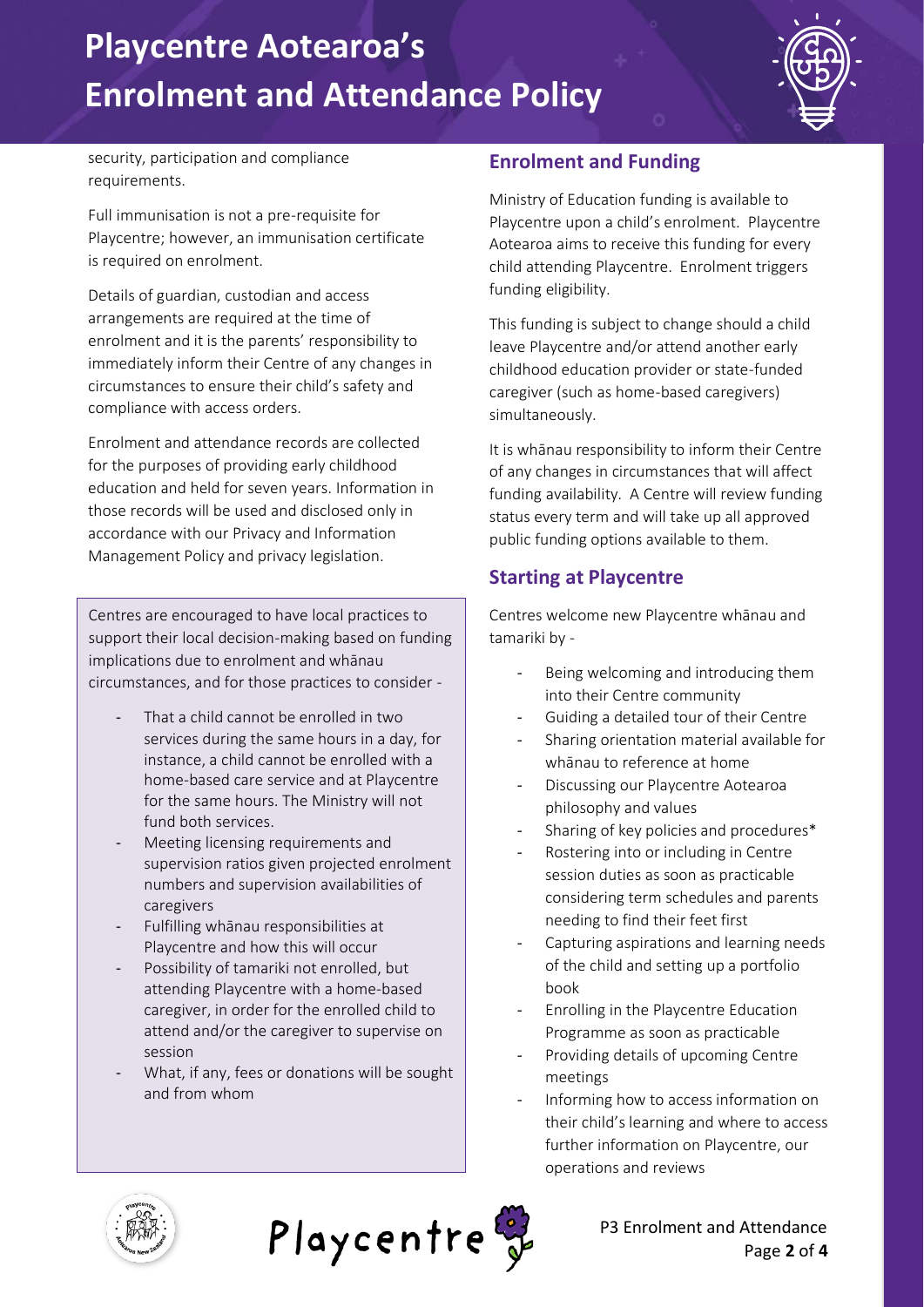# **Playcentre Aotearoa's Enrolment and Attendance Policy**



\*Key policies for new families to be aware of when starting Playcentre

- Playcentre Philosophy
- Child Protection
- Health & Safety
- Complaints Resolution

#### **Attending Playcentre**

All tamariki, adults and visitors attending a Playcentre session must be recorded on the daily attendance record. This is for the purposes of funding compliance, health and safety, and shared knowledge of who is in the session on any given day. Whānau are required to sign in and sign out each day of attendance.

Centres will always check with the custodial parent in case of unexpected or unknown adult contact with the child while at Playcentre.

Playcentre Aotearoa's Constitution and early childhood education licensing criteria outline our enrolment, attendance and supervision requirements for us all to abide by –

- Any child under 2.5 years old must be accompanied on session by a parent or nominated caregiver
- A child attends only one session per day
- Playcentre will provide a maximum of 5 half-day sessions each week for any one child. Centres determine their local session times and frequencies.

A child may be left at a session if they are over 2.5 years old and if agreed according to local Centre practices. Centres may consider how settled and independent the child is in making their decision.

### **Ongoing Playcentre whānau undertakings**

The whānau of a child enrolled at Playcentre is responsible for having a parent or caregiver undertake the following -

- To actively participate in the operation of their Centre
- To performing regular session duties as required by their Centre
- To participate in the Playcentre Education Programme to the level of completion as required by their Centre
- To attend Centre planning and evaluation meetings
- To pay any Centre Membership fees
- To consider any donations to Centre
- To notify their Centre formally of any changes in their child's circumstances, including guardian, custodian and access arrangements, health and care, and early education attendances.
- To notify any absences from session in advance where possible, and finding cover for supervision responsibilities if necessary
- To keep their child's enrolment form up to date (including immunisation status)
- To notify their Centre when their child will be leaving Playcentre and transitioning into other education

#### **Leaving Playcentre**

In time, tamariki eventually leave and are no longer enrolled at Playcentre.

**When a Playcentre whānau is relocating to another community**, we will connect them to their new local Centre and ease the transition wherever possible.

**When whānau decide to enrol with another early childhood education service,** we will be helpful.

**When tamariki are ready to graduate**, their Centre will support their transition through a variety of ways which may include -

- Helping whānau be informed about local school options, and encouraging other Playcentre whānau to share their experiences